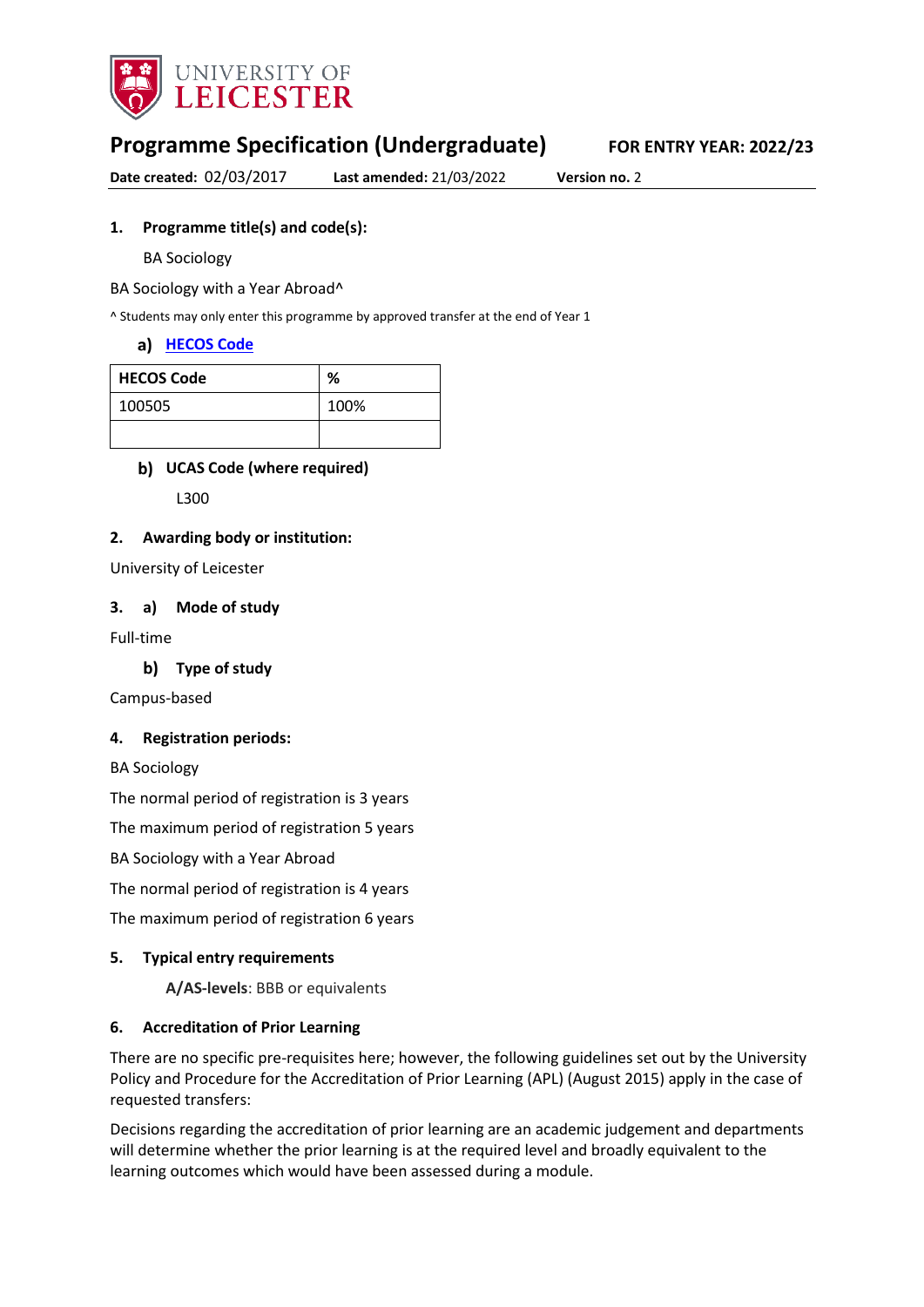Departments will determine the currency of prior learning on a case by case basis within an overall requirement that, at the time of application, any prior learning which is more than five years old will not normally be considered current for this purposed

# **7. Programme aims**

The BA Sociology aims to deliver an undergraduate degree that will provide a challenging and high quality academic grounding for graduates moving into an increasingly challenging world of work. It seeks to do this by encouraging students to develop a critical understanding of society, informed by theoretical debates and research at the forefront of the discipline. It aims to facilitate opportunities for students to develop their conceptual understanding in order that they are able to critically evaluate research, scholarship, and different policies and practices that impact upon contemporary society, and apply the knowledge gained from this to their own future practice.

The **programme** aims to:

- Develop an understanding of the key concepts and theoretical approaches that have developed and are developing in relation to areas such as the relationship between
- individuals and groups, social action and social structure, biography and history, social institutions and culture, the underpinnings of social order, social inequality and conflict, diverse cultural practices, and the causes and consequences of social change.
- An understanding of the distinctively social standpoint of sociology and the explanatory value of social analysis. This necessarily includes familiarity with the analysis of a variety of forms of human interaction, from micro to macro, their interconnections and their dynamics.
- An understanding of the nature and appropriate use of research strategies and methods in relation to social issues.
- Provide a rigorous, coherent and attractive sociology curriculum that draws on the Department's research expertise and teaching strengths;
- Provide a stimulating and challenging learning experience for all students;
- Provide students with the skills required for independent learning and develop their capacity to work both with others and autonomously.
- Provide students with a range of both subject specific and transferable skills relevant to life- long learning and employment in a range of occupations;
- Prepare students for progression to Masters' courses and Ph. D. programme

In addition, for the 'with a Year abroad' variants

• The 'Year Abroad' variant of this programme is offered in accordance with the University'[s standard specification for the experiential year abroad variant](https://uniofleicester.sharepoint.com/sites/StudyAbroad/Shared%20Documents/Forms/AllItems.aspx?id=%2Fsites%2FStudyAbroad%2FShared%20Documents%2FUpdated%20programme%20specs%2Epdf&parent=%2Fsites%2FStudyAbroad%2FShared%20Documents&p=true)

# **8. Reference points used to inform the programme specification**

- [QAA Frameworks for Higher Education Qualifications,](http://www.qaa.ac.uk/en/Publications/Documents/qualifications-frameworks.pdf)
- [QAA Benchmarking statement for Sociology](http://www.qaa.ac.uk/en/Publications/Documents/Subject-benchmark-statement-Sociology.pdf)
- UK Quality Code for Higher Education
- Education Strategy
- [University Assessment Strategy](https://www2.le.ac.uk/offices/sas2/quality/learnteach)
- University of Leicester Periodic Developmental Review Report
- External Examiners' reports (annual)
- United Nations Education for Sustainable Development Goals
- Student Destinations Data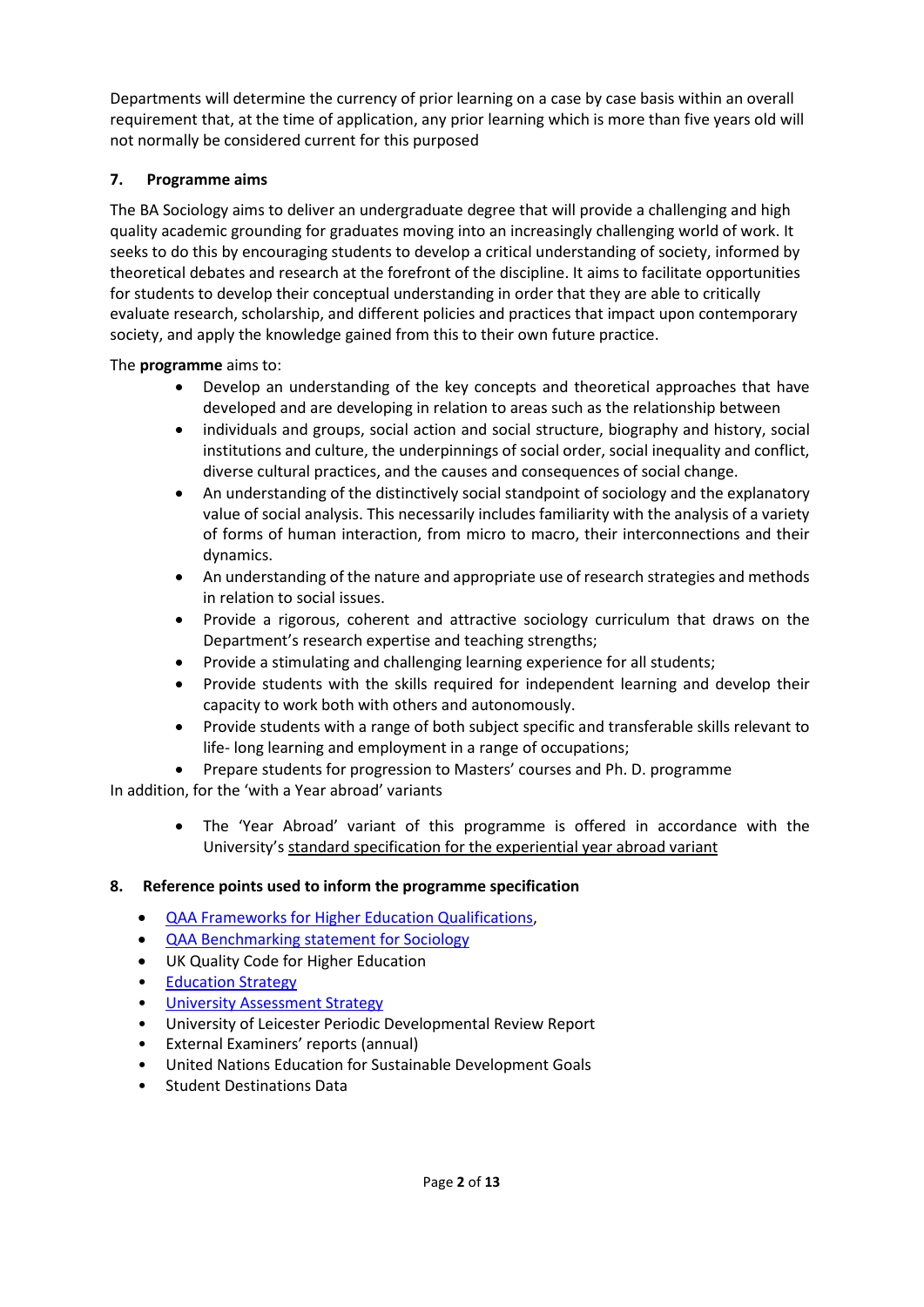## **9. Programme Outcomes**

# **Discipline specific knowledge and competencies**

i) Mastery of an appropriate body of knowledge

| <b>Intended Learning</b><br><b>Outcomes</b>                        | <b>Teaching and Learning Methods</b>                                                                                          | <b>How Demonstrated?</b>                                                                                                                                                  |
|--------------------------------------------------------------------|-------------------------------------------------------------------------------------------------------------------------------|---------------------------------------------------------------------------------------------------------------------------------------------------------------------------|
| The mastery of an<br>appropriate body of<br>sociological knowledge | Lectures, seminars, resource-<br>based learning, problem-solving<br>exercises, consultations with<br>staff, and private study | Essays, examinations, portfolios,<br>seminar presentations,<br>contribution to discussions,<br>problem-solving exercises,<br>research projects and assessed<br>coursework |

# ii) Understanding and application of key concepts and techniques

| <b>Intended Learning</b><br><b>Outcomes</b>                                                            | <b>Teaching and Learning Methods</b>                                                                                               | <b>How Demonstrated?</b>                                                                                                                                                  |
|--------------------------------------------------------------------------------------------------------|------------------------------------------------------------------------------------------------------------------------------------|---------------------------------------------------------------------------------------------------------------------------------------------------------------------------|
| Comprehension of key<br>concepts used in sociological<br>analysis and the nature of<br>social evidence | Lectures, seminars, computer<br>practicalclasses, teamproblem-<br>solvingexercises, consultations<br>with staff, and private study | Essays, examinations, portfolios,<br>seminar presentations,<br>contribution to discussions,<br>problem-solving exercises, research<br>projects and assessed coursework    |
| A grasp of the main research<br>methodsusedinsociological<br>investigation                             | Seminars, computer practical<br>classes, team problems solving-<br>exercises, consultations with<br>staff                          | Essays, examinations, portfolios,<br>seminar presentations,<br>contribution to discussions,<br>problem-solving exercises,<br>research projects and assessed<br>coursework |

# iii) Critical analysis of key issues

| <b>Intended Learning</b><br><b>Outcomes</b>                                                                                       | <b>Teaching and Learning Methods</b>                                                                    | <b>How Demonstrated?</b>                                                                                                                                                  |
|-----------------------------------------------------------------------------------------------------------------------------------|---------------------------------------------------------------------------------------------------------|---------------------------------------------------------------------------------------------------------------------------------------------------------------------------|
| Ability to analyze key<br>theoretical issues in<br>sociology                                                                      | Lectures, seminars, directed<br>reading, team problem-solving<br>exercises, consultations with<br>staff | Essays, examinations, portfolios,<br>seminar presentations,<br>contribution to discussions,<br>problem-solving exercises,<br>research projects and assessed<br>coursework |
| Ability to analyze key<br>substantive issues in the<br>study of societies, their<br>development and processes of<br>social change | Lectures, seminars, directed<br>reading, team problem-solving<br>exercises, consultations with<br>staff | Essays, examinations, portfolios,<br>seminar presentations,<br>contribution to discussions,<br>problem-solving exercises,<br>research projects and assessed<br>coursework |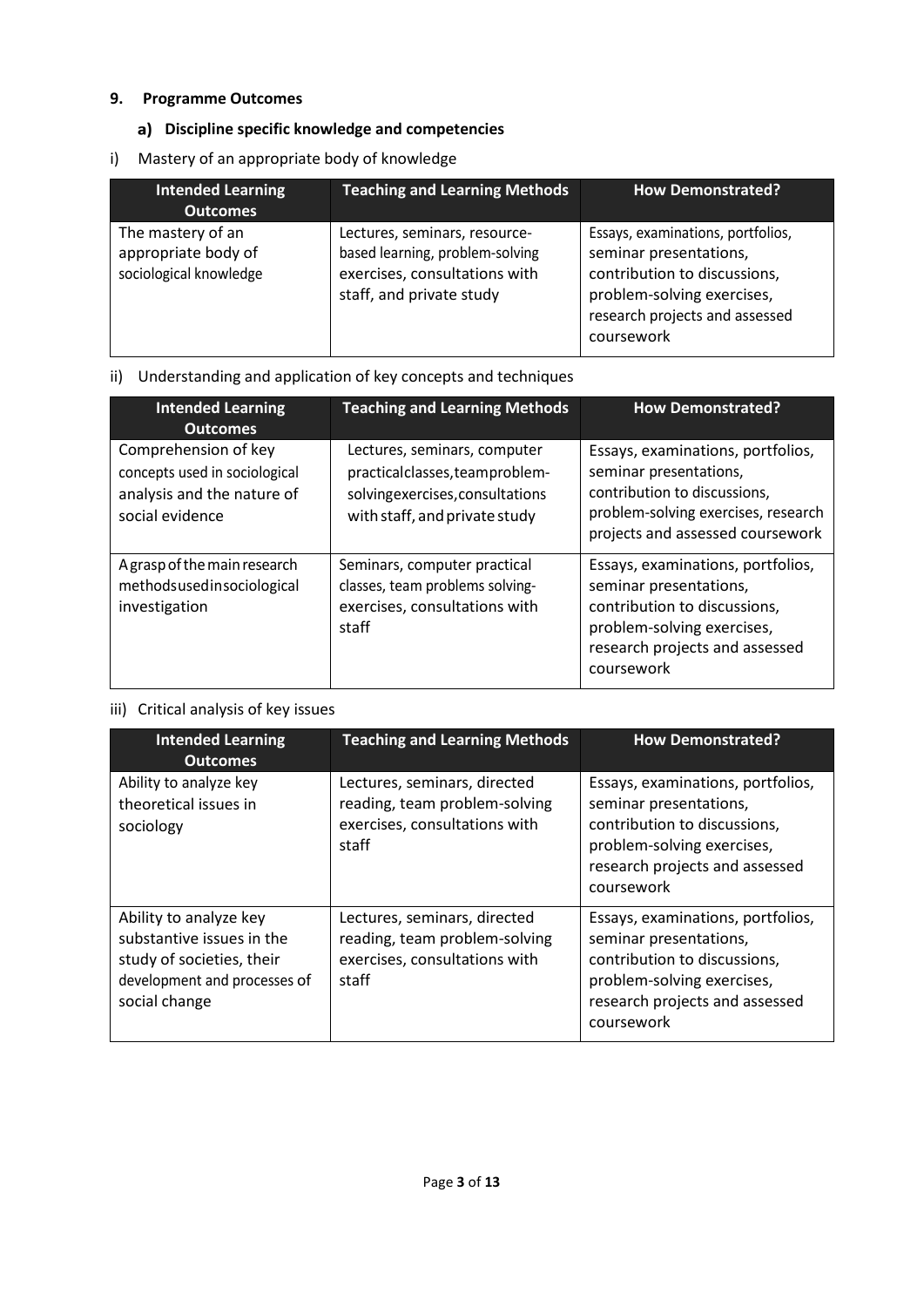| <b>Intended Learning</b><br><b>Outcomes</b>                               | <b>Teaching and Learning Methods</b>                                                                    | <b>How Demonstrated?</b>                                                                                                                                                  |
|---------------------------------------------------------------------------|---------------------------------------------------------------------------------------------------------|---------------------------------------------------------------------------------------------------------------------------------------------------------------------------|
| Ability to analyze key issues in<br>the use of sociological<br>methods    | Lectures, seminars, directed<br>reading, team problem-solving<br>exercises, consultations with<br>staff | Essays, examinations, portfolios,<br>seminar presentations,<br>contribution to discussions,<br>problem-solving exercises,<br>research projects and assessed<br>coursework |
| Ability to reflect critically on<br>thenatureofsociologyasa<br>discipline | Lectures, seminars, directed<br>reading, team problem-solving<br>exercises, consultations with<br>staff | Essays, examinations, portfolios,<br>seminar presentations,<br>contribution to discussions,<br>problem-solving exercises,<br>research projects and assessed<br>coursework |

# iv) Clear and concise presentation of material

| <b>Intended Learning</b><br><b>Outcomes</b>                                                                                        | <b>Teaching and Learning Methods</b>                                                                                 | <b>How Demonstrated?</b>                                                                                                                                               |
|------------------------------------------------------------------------------------------------------------------------------------|----------------------------------------------------------------------------------------------------------------------|------------------------------------------------------------------------------------------------------------------------------------------------------------------------|
| Ability to present sociological<br>knowledge and arguments in a<br>clearandconcisewayina<br>variety of written and oral<br>formats | Feedback on oral and written<br>contributions to seminars,<br>problem-solving exercises,<br>consultations with staff | Essays, examinations, portfolios,<br>seminar presentations,<br>contribution to discussions,<br>problem-solving exercises, research<br>projects and assessed coursework |

# v) Critical appraisal of evidence with appropriate insight

| <b>Intended Learning</b><br><b>Outcomes</b>                                                                                                          | <b>Teaching and Learning Methods</b>                           | <b>How Demonstrated?</b>                                                                                                                                                  |
|------------------------------------------------------------------------------------------------------------------------------------------------------|----------------------------------------------------------------|---------------------------------------------------------------------------------------------------------------------------------------------------------------------------|
| Ability to assess the<br>appropriateness of the<br>evidence and the methods<br>used in sociological studies,<br>their value and their<br>limitations | Seminars, directed reading, team<br>problem-solving exercises, | Essays, examinations, portfolios,<br>seminar presentations,<br>contribution to discussions,<br>problem-solving exercises,<br>research projects and assessed<br>coursework |
| Ability to read, analyze and<br>reflect critically and<br>contextually upon<br>sociological texts                                                    | Seminars, directed reading, team<br>problem-solving exercises, | Essays, examinations, portfolios,<br>seminar presentations,<br>contribution to discussions,<br>problem-solving exercises,<br>research projects and assessed<br>coursework |

# vi) Other discipline specific competencies

| <b>Intended Learning</b><br><b>Outcomes</b>                                                                        | <b>Teaching and Learning Methods</b> | How Demonstrated? |
|--------------------------------------------------------------------------------------------------------------------|--------------------------------------|-------------------|
| Ability to design, research<br>and present asustained and<br>independently conceived<br>piece of sociological work | Supervised independent research      | Research Project  |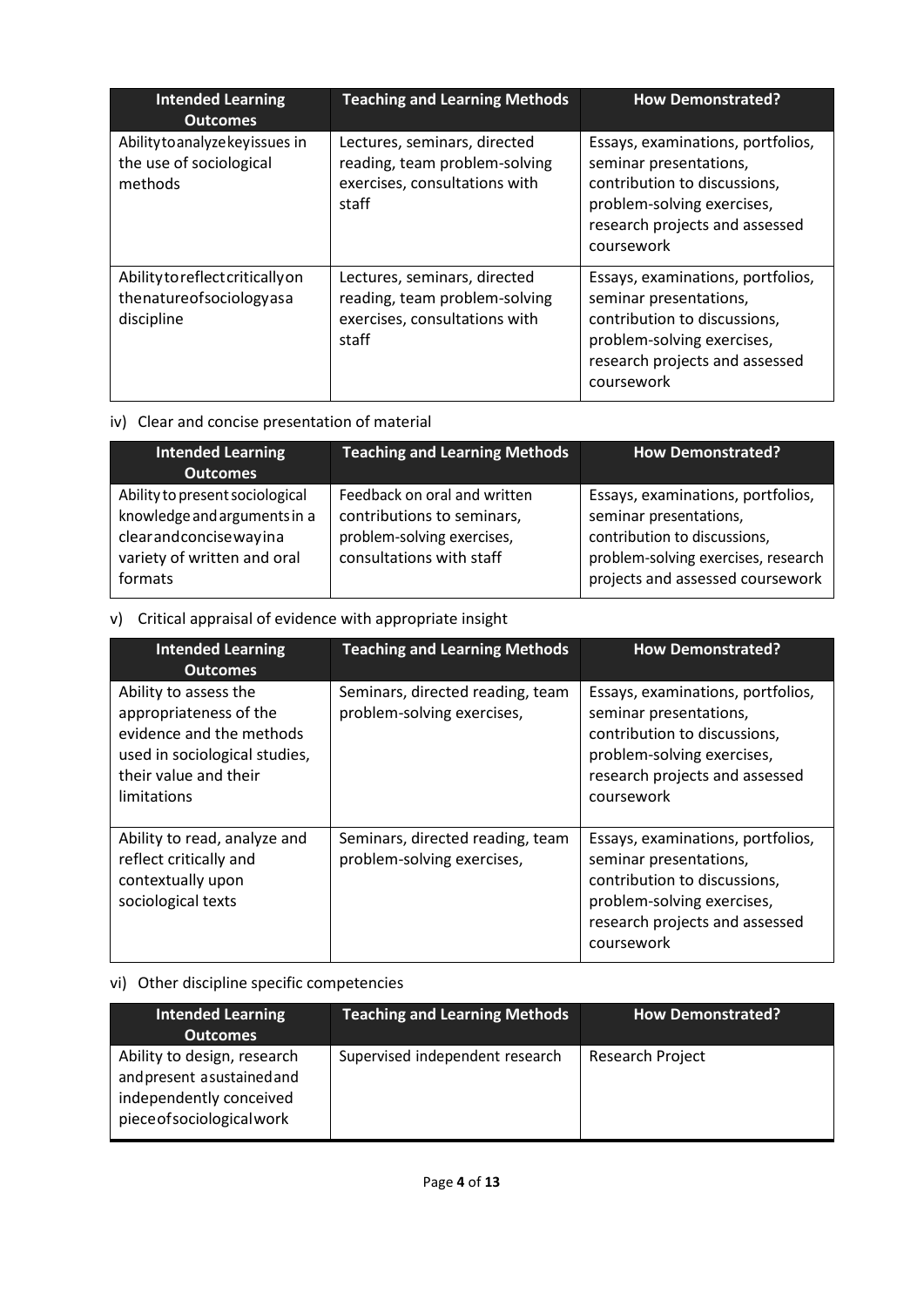## **b)** Transferable skills

i) Oral communication

| <b>Intended Learning</b><br><b>Outcomes</b>                              | <b>Teaching and Learning Methods</b>         | <b>How Demonstrated?</b>                                                   |
|--------------------------------------------------------------------------|----------------------------------------------|----------------------------------------------------------------------------|
| Demonstration of clarity,<br>fluency and coherence in<br>oral expression | Seminars, team problem- solving<br>exercises | Single and group seminar<br>presentations, contributions to<br>discussions |
| Effective participation as<br>sociologists in group<br>discussions       | Seminars, team problem-solving<br>exercises  | Single and group seminar<br>presentations, contributions to<br>discussions |

## ii) Written communication

| <b>Intended Learning</b><br><b>Outcomes</b>                                                                   | <b>Teaching and Learning Methods</b> | <b>How Demonstrated?</b>                                   |
|---------------------------------------------------------------------------------------------------------------|--------------------------------------|------------------------------------------------------------|
| Ability to develop and<br>sustain sociological<br>arguments in a variety of<br>written forms                  | Seminars and Workshops               | Essays, examinations, portfolios,<br>and research projects |
| Ability to demonstrate<br>clarity, fluency and<br>coherence in written<br>expression of sociological<br>ideas | Seminars and Workshops               | Essays, examinations, portfolios,<br>and research projects |

# iii) Information technology

| <b>Intended Learning</b><br><b>Outcomes</b>                                                                                                                                                                                  | <b>Teaching and Learning Methods</b>                                       | <b>How Demonstrated?</b>                                                                                                                                                  |
|------------------------------------------------------------------------------------------------------------------------------------------------------------------------------------------------------------------------------|----------------------------------------------------------------------------|---------------------------------------------------------------------------------------------------------------------------------------------------------------------------|
| Capacity to: use IT to support<br>effectively their sociological<br>studies; useITin word<br>processing; use the internet;<br>use data bases,<br>spreadsheets, specialist<br>packages for data analysis,<br>and presentation | Class task programme, computer<br>practical classes, lectures,<br>seminars | Essays, examinations, portfolios,<br>seminar presentations,<br>contribution to discussions,<br>problem-solving exercises,<br>research projects and assessed<br>coursework |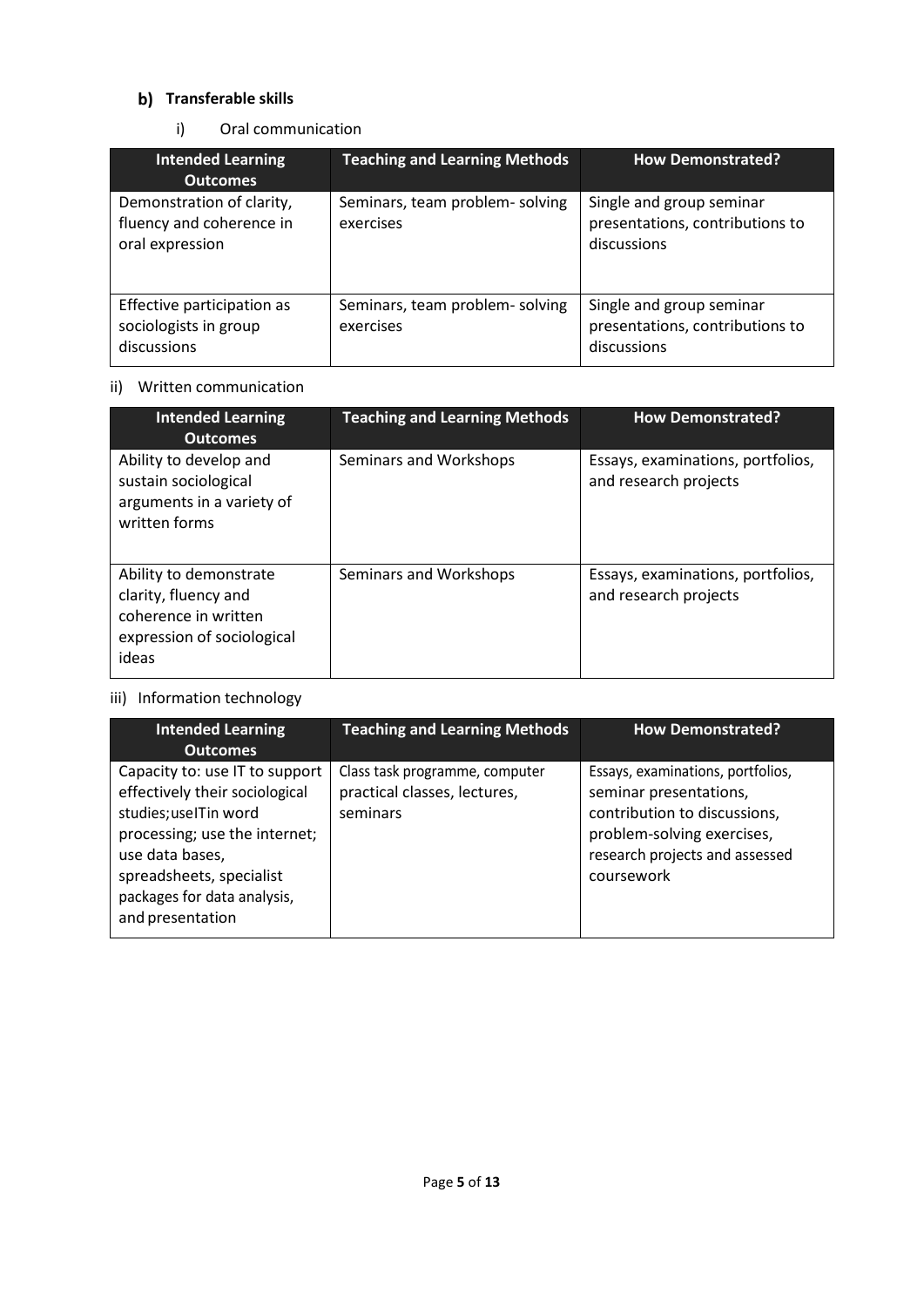# iv) Numeracy

| <b>Intended Learning</b><br><b>Outcomes</b>                                                              | <b>Teaching and Learning Methods</b>                                       | <b>How Demonstrated?</b>                                                                                                                                                                                                                                                           |
|----------------------------------------------------------------------------------------------------------|----------------------------------------------------------------------------|------------------------------------------------------------------------------------------------------------------------------------------------------------------------------------------------------------------------------------------------------------------------------------|
| Ability to analyze interpret,<br>and present relevant data<br>usingstatisticalandgraphical<br>techniques | Class task programme, computer<br>practical classes, lectures,<br>seminars | Computer practical classes,<br>computer- based exercises,<br>problem - based exercises,<br>examinations, essays,<br>examinations, portfolios, seminar<br>presentations, contribution to<br>discussions, problem-solving<br>exercises, research projects and<br>assessed coursework |

## v) Team working

| <b>Intended Learning</b><br><b>Outcomes</b>                                                                                                                       | <b>Teaching and Learning Methods</b>      | <b>How Demonstrated?</b>                                      |
|-------------------------------------------------------------------------------------------------------------------------------------------------------------------|-------------------------------------------|---------------------------------------------------------------|
| Ability to form teams and<br>work collaboratively in<br>groups to explore sociological<br>problems and to recognize the<br>value of workingclosely with<br>others | Seminars, teamproblemsolving<br>exercises | Problem - based exercises, group<br>presentations in seminars |

# vi) Problem solving

| <b>Intended Learning</b><br><b>Outcomes</b>                                                                                                     | <b>Teaching and Learning Methods</b>      | <b>How Demonstrated?</b>                                                                                                                                                  |
|-------------------------------------------------------------------------------------------------------------------------------------------------|-------------------------------------------|---------------------------------------------------------------------------------------------------------------------------------------------------------------------------|
| Ability to address and<br>analyze theoretical,<br>methodological, and<br>empirical problems posed by<br>sociological literature and<br>practice | Seminars, teamproblemsolving<br>exercises | Essays, examinations, portfolios,<br>seminar presentations,<br>contribution to discussions,<br>problem-solving exercises,<br>research projects and assessed<br>coursework |

# vii) Information handling

| <b>Intended Learning</b><br><b>Outcomes</b>                                           | <b>Teaching and Learning Methods</b>                                                                                                          | <b>How Demonstrated?</b>                                                                                                                                                  |
|---------------------------------------------------------------------------------------|-----------------------------------------------------------------------------------------------------------------------------------------------|---------------------------------------------------------------------------------------------------------------------------------------------------------------------------|
| Ability to identify,<br>comprehend, analyze and<br>handle sociological<br>information | Lectures, seminars, team<br>problem-solving exercises,<br>directed reading, computer<br>practical classes, team problems<br>solving exercises | Essays, examinations, portfolios,<br>seminar presentations,<br>contribution to discussions,<br>problem-solving exercises,<br>research projects and assessed<br>coursework |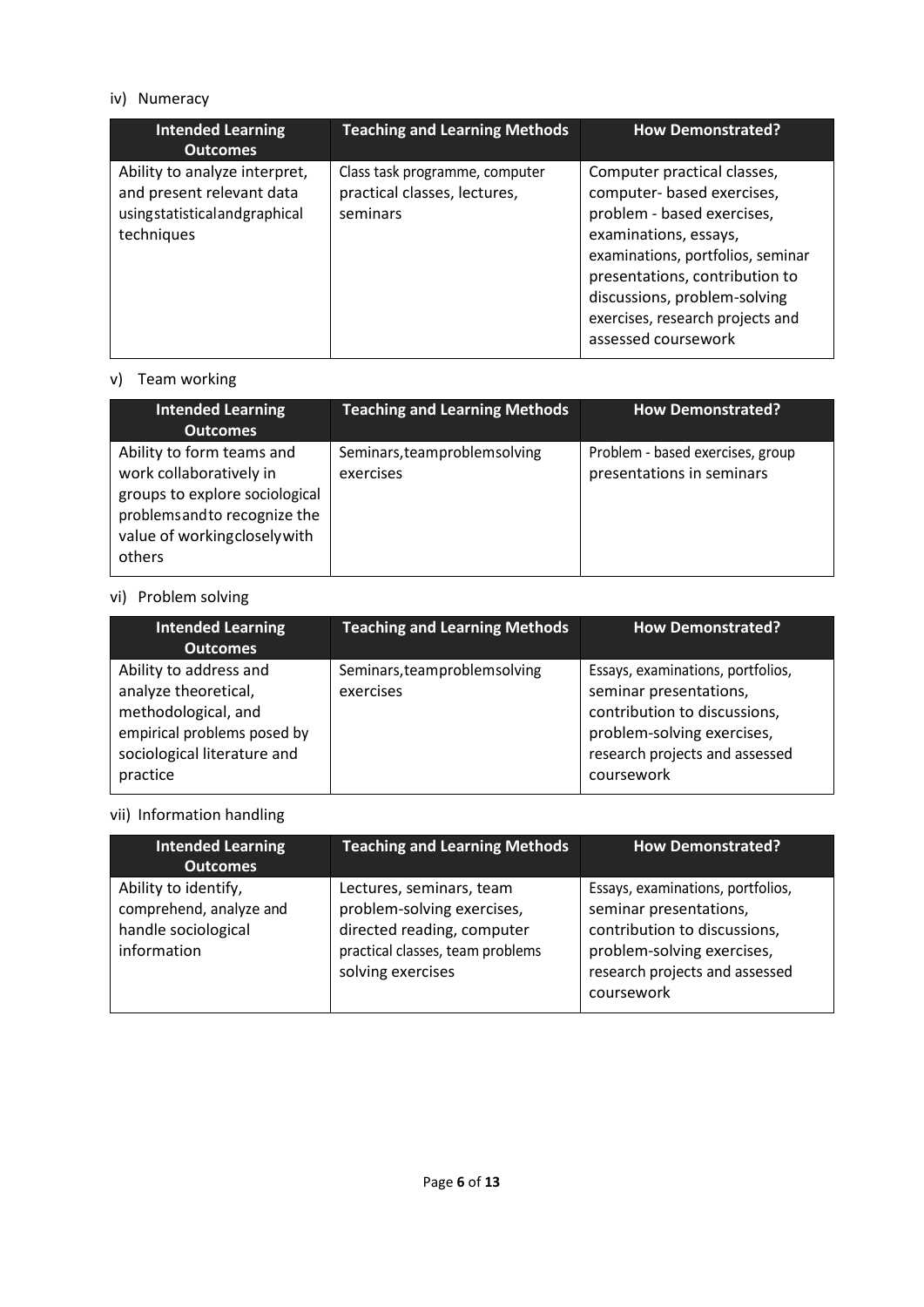viii) Skills for lifelong learning

| <b>Intended Learning</b><br><b>Outcomes</b>                                                                     | <b>Teaching and Learning Methods</b>                                                                    | <b>How Demonstrated?</b>                                                                                                                                                  |
|-----------------------------------------------------------------------------------------------------------------|---------------------------------------------------------------------------------------------------------|---------------------------------------------------------------------------------------------------------------------------------------------------------------------------|
| Intellectual independence in<br>the setting of research tasks<br>and the analyzing of<br>sociological questions | Fostering independent learning<br>and self-evaluation through<br>consultations and feedback<br>sessions | Essays, examinations, portfolios,<br>seminar presentations,<br>contribution to discussions,<br>problem-solving exercises,<br>research projects and assessed<br>coursework |
| Capacity for time<br>management and self-<br>organization                                                       | Fostering independent learning<br>and self-evaluation through<br>consultations and feedback<br>sessions | Essays, examinations, portfolios,<br>seminar presentations,<br>contribution to discussions,<br>problem-solving exercises,<br>research projects and assessed<br>coursework |

## Year Abroad

[In addition, for the 'with a Year abroad' variants the additional programme outcomes apply](https://uniofleicester.sharepoint.com/sites/StudyAbroad/Shared%20Documents/Forms/AllItems.aspx?id=%2Fsites%2FStudyAbroad%2FShared%20Documents%2FUpdated%20programme%20specs%2Epdf&parent=%2Fsites%2FStudyAbroad%2FShared%20Documents&p=true)

#### **10. Progression points**

This programme follows the standard Scheme of Progression set out i[n Senate Regulations](http://www.le.ac.uk/senate-regulations) – see the version of Senate Regulation 5 governing undergraduate programmes relevant to the year of entry.

In cases where a student has failed to meet a requirement to progress he or she will be required to withdraw from the course.

#### **Course transfers**

There are no specific pre-requisites here; however, the following guidelines set out by the University Policy and Procedure for the Accreditation of Prior Learning (APL) (August 2015) apply in the case of requested transfers:

3.9 Decisions regarding the accreditation of prior learning are an academic judgement and departments will determine whether the prior learning is at the required level and broadly equivalent to the learning outcomes which would have been assessed during a module. 3.10 Departments will determine the currency of prior learning on a case by case basis within an overall requirement that, at the time of application, any prior learning which is more than five years old will not normally be considered current for this purpose.

# **Year abroad**

For the Year Abroad variant (for experiential Year Abroad only) [the additional progression points](https://uniofleicester.sharepoint.com/sites/StudyAbroad/Shared%20Documents/Forms/AllItems.aspx?id=%2Fsites%2FStudyAbroad%2FShared%20Documents%2FUpdated%20programme%20specs%2Epdf&parent=%2Fsites%2FStudyAbroad%2FShared%20Documents&p=true)  [apply](https://uniofleicester.sharepoint.com/sites/StudyAbroad/Shared%20Documents/Forms/AllItems.aspx?id=%2Fsites%2FStudyAbroad%2FShared%20Documents%2FUpdated%20programme%20specs%2Epdf&parent=%2Fsites%2FStudyAbroad%2FShared%20Documents&p=true)

#### **11. Criteria for award and classification**

This programme follows the standard scheme of undergraduate award and classification set out in [Senate Regulations –](http://www.le.ac.uk/senate-regulations) see the version of *Senate Regulation 5 governing undergraduate programmes* relevant to the year of entry.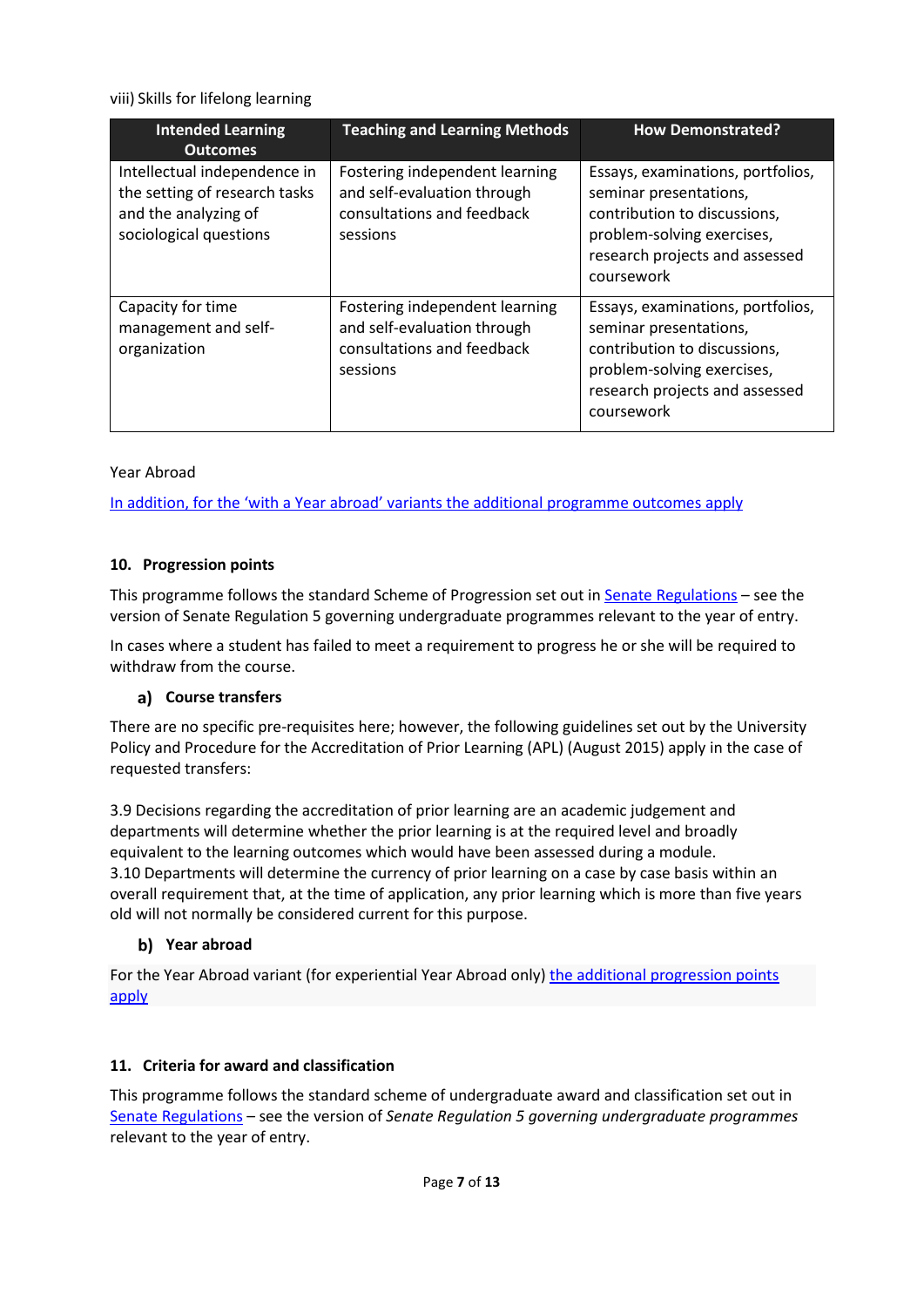#### **12. Special features**

For the Year Abroad variant (for experiential Year Abroad only) [the additional Special Features apply](https://uniofleicester.sharepoint.com/sites/StudyAbroad/Shared%20Documents/Forms/AllItems.aspx?id=%2Fsites%2FStudyAbroad%2FShared%20Documents%2FUpdated%20programme%20specs%2Epdf&parent=%2Fsites%2FStudyAbroad%2FShared%20Documents&p=true)

#### **13. Indications of programme quality**

University Academic Review reports External Examiners' reports Degree Results and Career Destination statistics.

#### **14. External Examiner(s) reports**

The details of the External Examiner(s) for this programme and the most recent External Examiners' reports for this programme can be found at **[exampapers@Leicester](https://exampapers.le.ac.uk/)** [log-in required]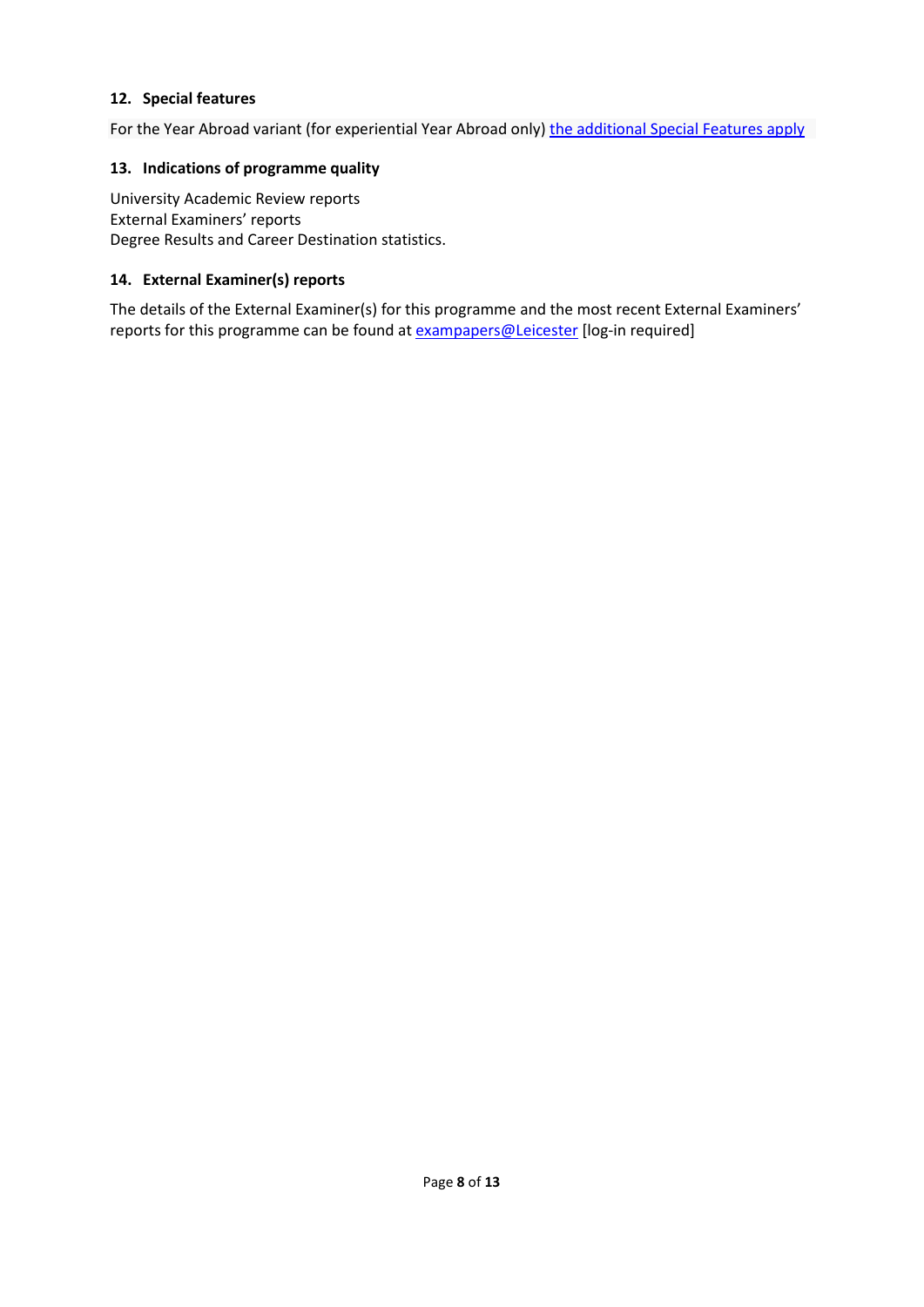

# **Programme Specification (Undergraduate) FOR ENTRY YEAR: 2022/23**

**Date created:** 02/03/2017 **Last amended:** 21/03/2022 **Version no.** 2

## **Appendix 1: Programme structure (programme regulations)**

The University regularly reviews its programmes and modules to ensure that they reflect the current status of the discipline and offer the best learning experience to students. On occasion, it may be necessary to alter particular aspects of a course or module.

BA Sociology

**Level 4/Year 1 2022/23**

Credit breakdown

| <b>Status</b> | <b>Year long</b>   | Semester 1         | Semester 2         |
|---------------|--------------------|--------------------|--------------------|
| Core          | Choose an<br>item. | 60 credits         | 60 credits         |
| Optional      | Choose an<br>item. | Choose an<br>item. | Choose an<br>item. |

120 credits in total

Core modules

| Delivery period  | Code   | <b>Title</b>                           | <b>Credits</b> |
|------------------|--------|----------------------------------------|----------------|
| Sem 1            | SY1004 | Sociology in Practice                  | 30 credits     |
| Sem 1            | SY1021 | Power, Privilege & Diversity           | 15 credits     |
| Sem 1            | SY1025 | Race, Ethnicity and Racisms in Britain | 15 credits     |
| Sem <sub>2</sub> | SY1002 | Society in Transformation              | 30 credits     |
| Sem <sub>2</sub> | SY1008 | <b>Interpreting Key Texts</b>          | 15 credits     |
| Sem <sub>2</sub> | SY1013 | Ways of Researching                    | 15 credits     |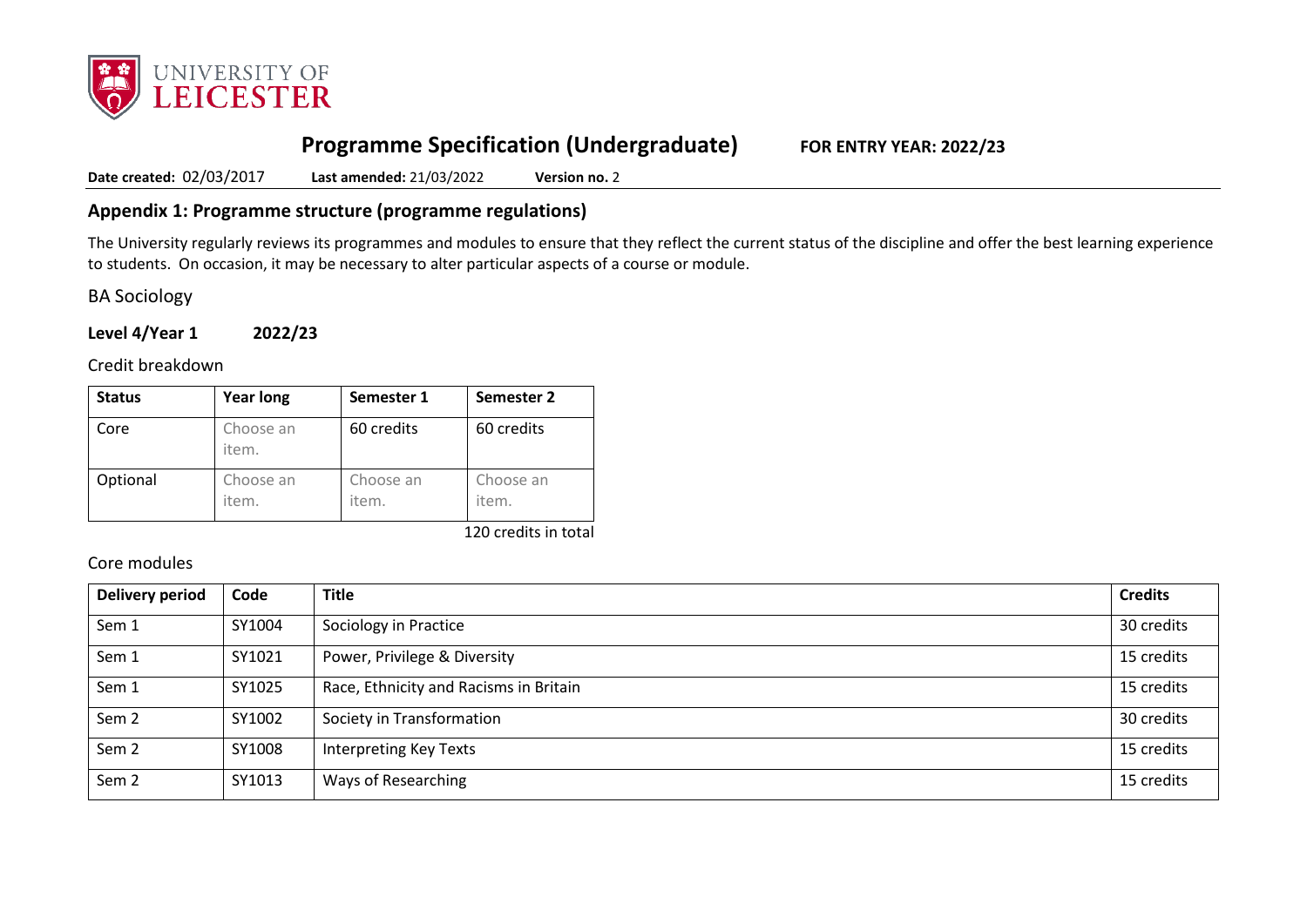## **Notes**

n/a

# **Level 5/Year 2 2023/24**

# Credit breakdown

| <b>Status</b> | <b>Year long</b>   | Semester 1 | Semester 2 |
|---------------|--------------------|------------|------------|
| Core          | 15 credits         | 30 credits | 45 credits |
| Optional      | Choose an<br>item. | 15 credits | 15 credits |

120 credits in total

# Core modules

| Delivery period | Code   | <b>Title</b>                     | <b>Credits</b> |
|-----------------|--------|----------------------------------|----------------|
| Year long       | SY2084 | Sociological Placement           | 15 credits     |
| Sem 1           | SY2093 | Doing Qualitative Research       | 30 credits     |
| Sem 2           | SY2008 | Using Numbers in Social Research | 30 credits     |
| Sem 2           | SY2078 | Sociological Theory Explored     | 15 credits     |

# **Notes**

 $[n/a]$ 

Option modules

| Delivery period | Code   | Title            | <b>Credits</b> |
|-----------------|--------|------------------|----------------|
| Semester 1      | SY2091 | Live Sociology   | 15 credits     |
| Semester 1      | SY2094 | Gender & Society | 15 credits     |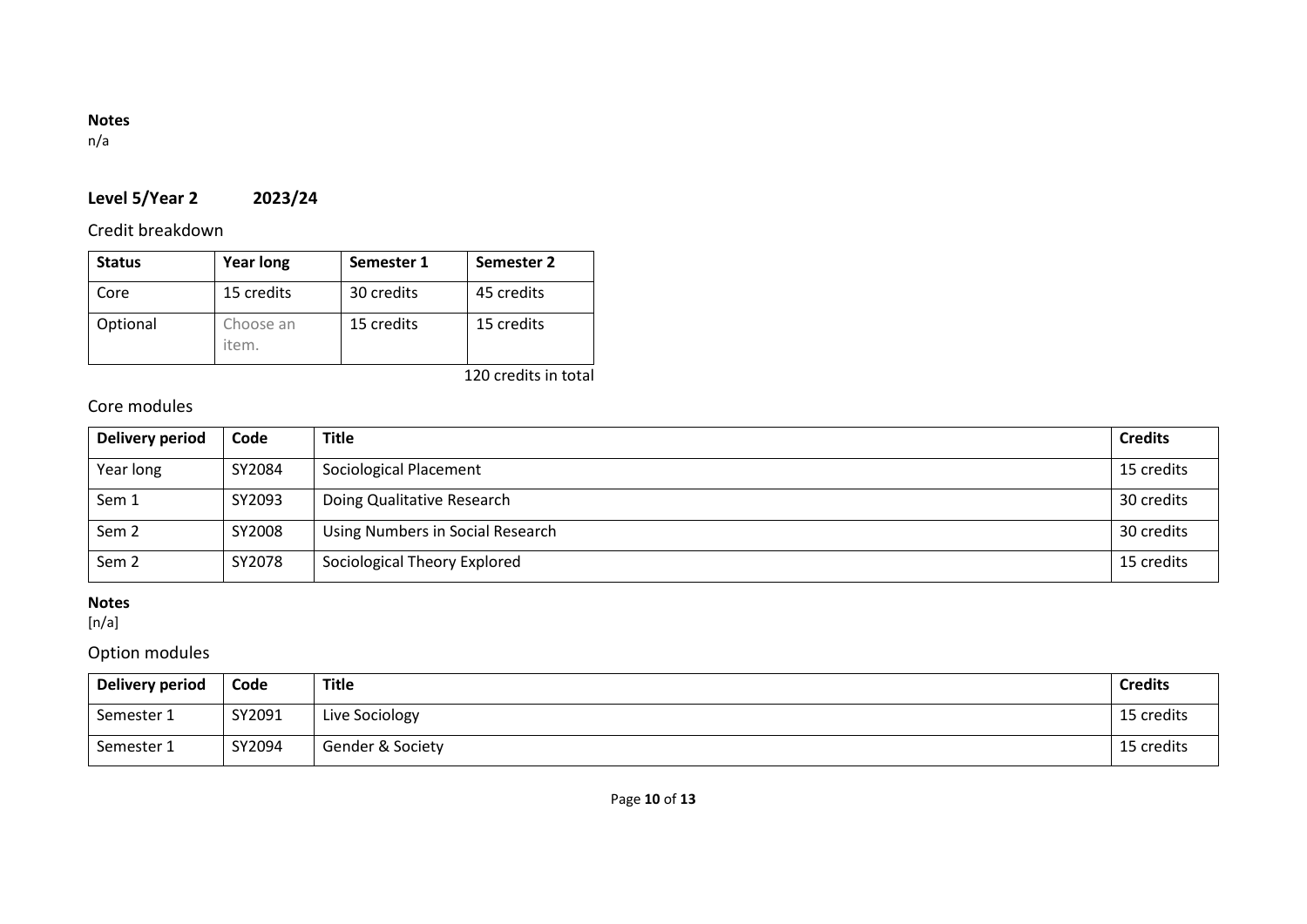| <b>Delivery period</b> | Code          | <b>Title</b>                          | <b>Credits</b> |
|------------------------|---------------|---------------------------------------|----------------|
| Semester 1             | SY2012        | Youth, Young adulthood and Society    | 15 credits     |
| Semester 1             | SY2100        | <b>Cosmic Sociology</b>               | 15 credits     |
| Semester 2             | SY2083        | Sociology of Fashion                  | 15 credits     |
| Semester 2             | SY2089        | Work, Employment & Society            | 15 credits     |
| Semester 2             | SY2098        | Sociology through Literature and Film | 15 credits     |
| Semester 2             | SY2101        | We Are What We Buy                    | 15 credits     |
| Semester 2             | <b>SYXXXX</b> | <b>Environmental Sociologies</b>      | 15 credits     |

#### **Notes**

This is an indicative list of option modules and not definitive of what will be available. Option module choice is also subject to availability, timetabling, student number restrictions and, where appropriate, students having taken appropriate pre-requisite modules.

# **Level 6/Year 3 2024/25**

#### Credit breakdown

| <b>Status</b> | <b>Year long</b>   | Semester 1 | Semester 2         |
|---------------|--------------------|------------|--------------------|
| Core          | 45 credits         | 15 credits | Choose an<br>item. |
| Optional      | Choose an<br>item. | 30 credits | 30 credits         |

120 credits in total

## Core modules

| Delivery period | Code   | <b>Title</b>           | <b>Credits</b>             |
|-----------------|--------|------------------------|----------------------------|
| Year long       | SY3102 | Project OR<br>Research | 45<br>credits <sup>.</sup> |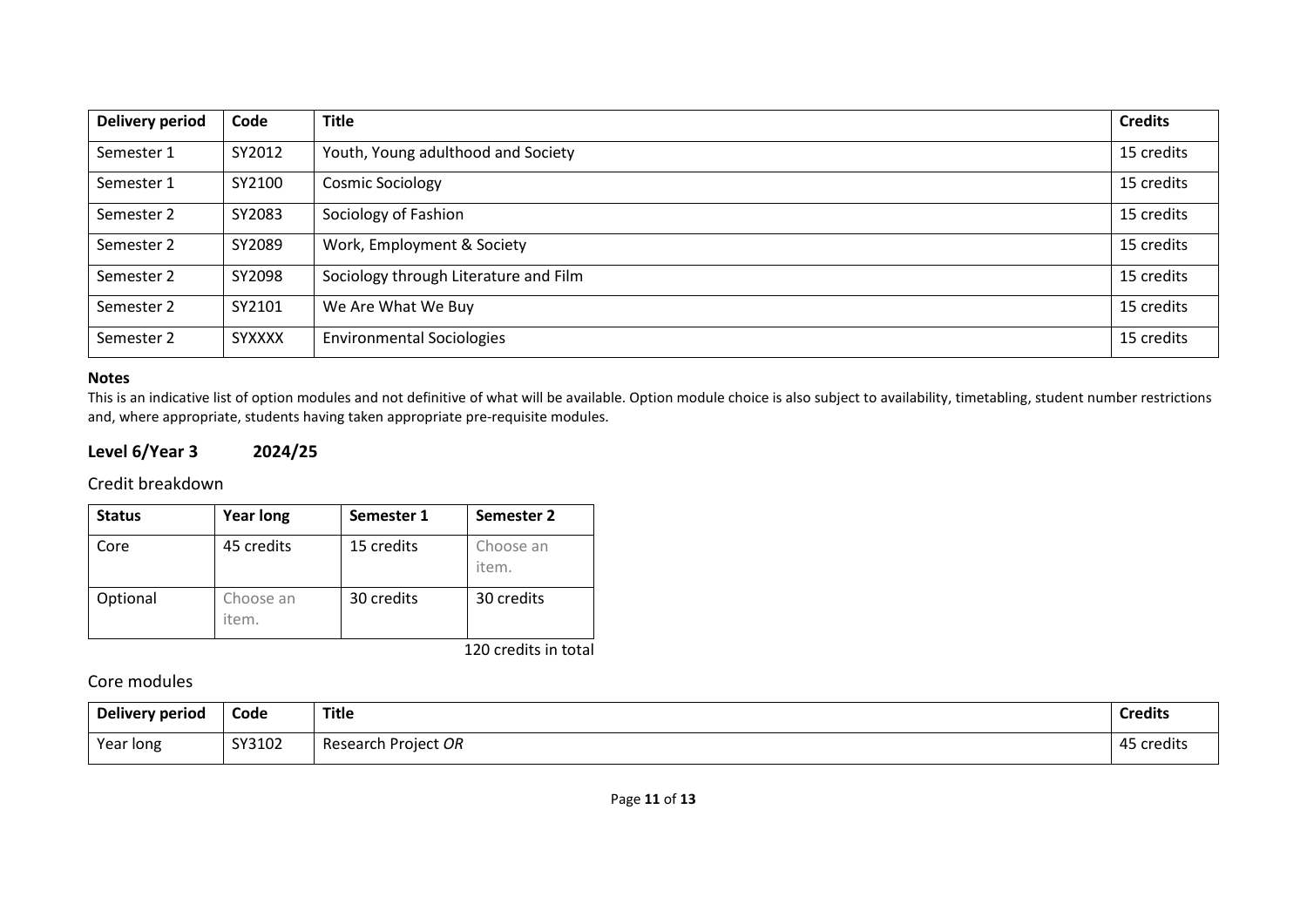| Delivery period | Code   | Title                                   | <b>Credits</b> |
|-----------------|--------|-----------------------------------------|----------------|
| Year long       | SY3101 | Real World Research: Research Intensive | 45 credits     |
| Sem 1           | SY3079 | <b>Modern Sociological Theory</b>       | 15 credits     |

#### **Notes**

n/a

# Option modules

| <b>Delivery period</b> | Code   | <b>Title</b>                                                   | <b>Credits</b> |
|------------------------|--------|----------------------------------------------------------------|----------------|
| Semester 1             | SY3090 | Drugs & Society                                                | 15 credits     |
| Semester 1             | SY3091 | <b>Education and Social Justice</b>                            | 15 credits     |
| Semester 1             | SY3094 | Autobiographical Society                                       | 15 credits     |
| Semester 1             | SY3099 | Identity Troubles: nationalism, jihadism and the extreme right | 15 credits     |
| Semester 1             | SY3100 | Social Psychology                                              | 15 credits     |
| Semester 2             | SY3057 | <b>Football and Society</b>                                    | 15 credits     |
| Semester 2             | SY3092 | Social Movements                                               | 15 credits     |
| Semester 2             | SY3093 | Space, Place and Contemporary Society                          | 15 credits     |
| Semester 2             | SY3095 | Sociology of Health & Illness                                  | 15 credits     |
| Semester 2             | SY3097 | <b>International Migration</b>                                 | 15 credits     |

#### **Notes**

This is an indicative list of option modules and not definitive of what will be available. Option module choice is also subject to availability, timetabling, student number restrictions and, where appropriate, students having taken appropriate pre-requisite modules.